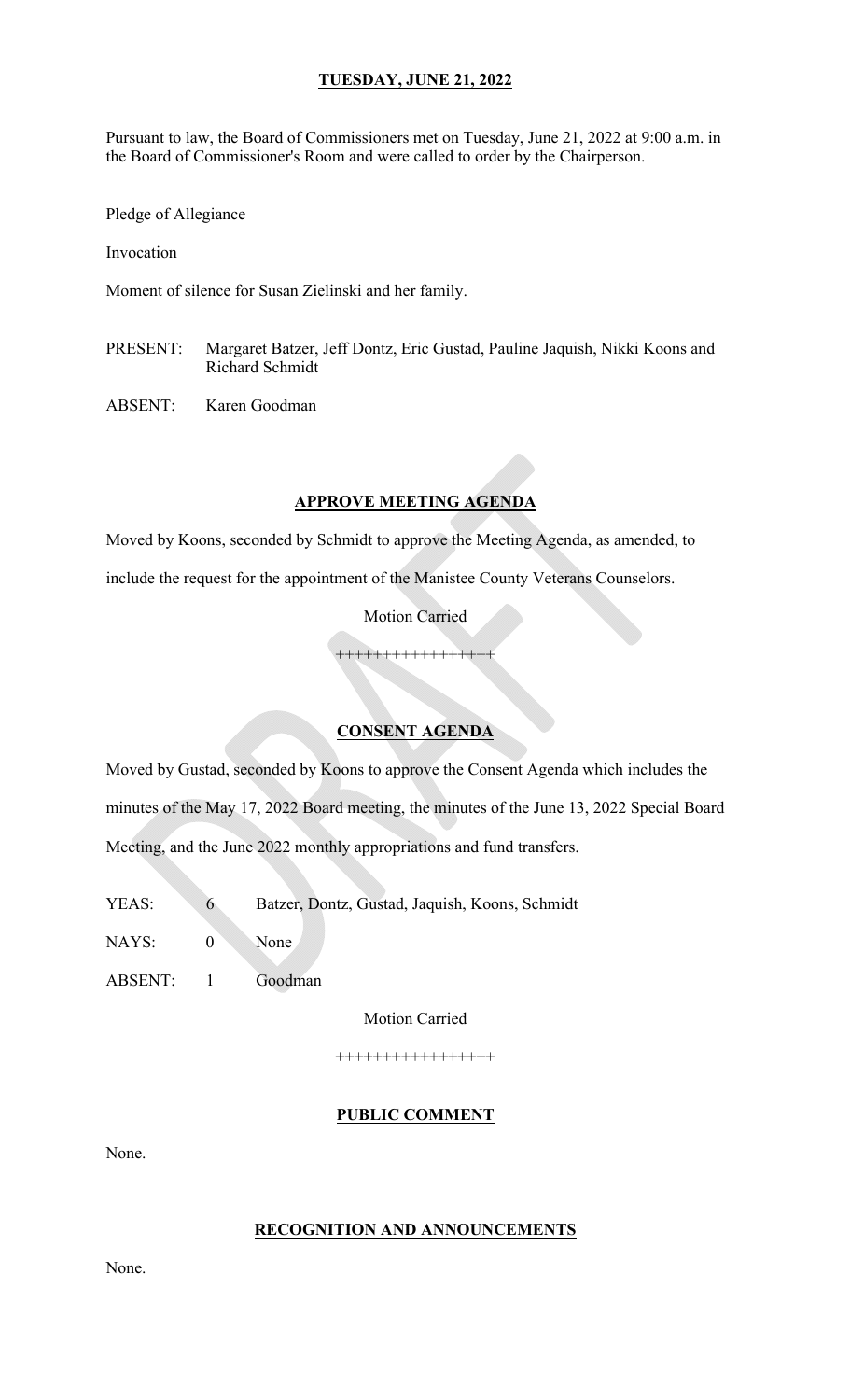#### **MANISTEE COUNTY VETERANS COUNSELOR APPOINTMENT**

Moved by Jaquish, seconded by Koons to appoint Tony Covell as the Manistee County Veterans Counselor as recommended by the United Veterans Council of Manistee County, Michigan.

- YEAS: 6 Dontz, Gustad, Jaquish, Koons, Schmidt, Batzer
- NAYS: 0 None

ABSENT: 1 Goodman

Motion Carried

+++++++++++++++++

## **RETROACTIVE APPOINTMENT OF MANISTEE COUNTY VETERANS COUNSELOR**

Moved by Jaquish, seconded by Koons to approve that Tony Covell be reimbursed Director Wages retroactive to May 23, 2022.

YEAS: 6 Gustad, Jaquish, Koons, Schmidt, Batzer, Dontz

NAYS: 0 None

ABSENT: 1 Goodman

Motion Carried

+++++++++++++++++

## **MANISTEE COUNTY ASSISTANT VETERANS COUNSELOR APPOINTMENT**

Moved by Schmidt, seconded by Koons to appoint Rick Rowe as Assistant Veterans Counselor and VSO for Manistee County.

| YEAS: |  | Gustad, Jaquish, Koons, Schmidt, Batzer, Dontz |
|-------|--|------------------------------------------------|
|-------|--|------------------------------------------------|

NAYS: 0 None

ABSENT: 1 Goodman

Motion Carried

+++++++++++++++++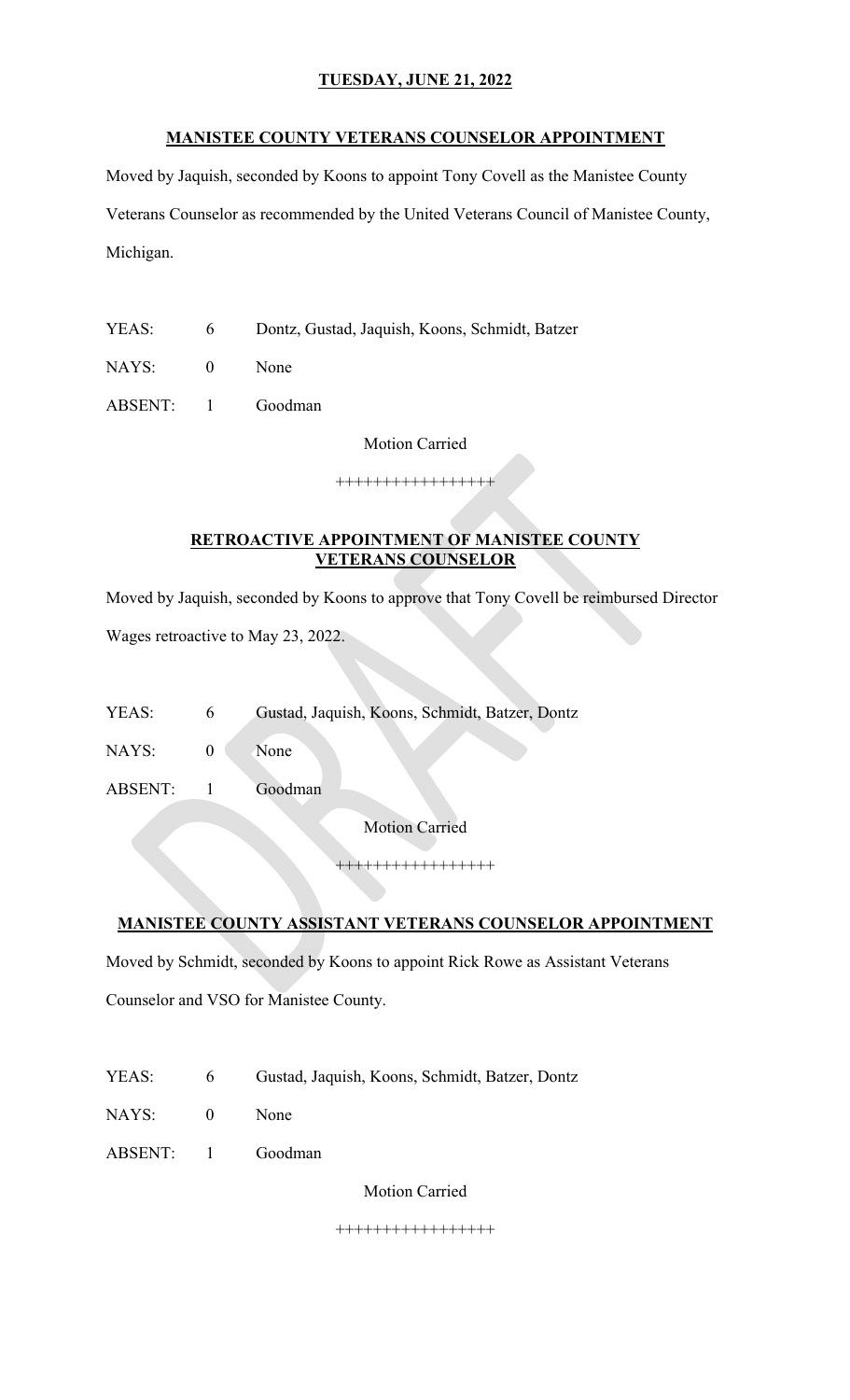### **FINANCE REPORT**

Board of Commissioners Manistee County Manistee, Michigan 49660

We hereby submit claims for May 1, 2022 through May 31, 2022, and a summary of the On-Demand checks for their review and approval. The totals are as follows: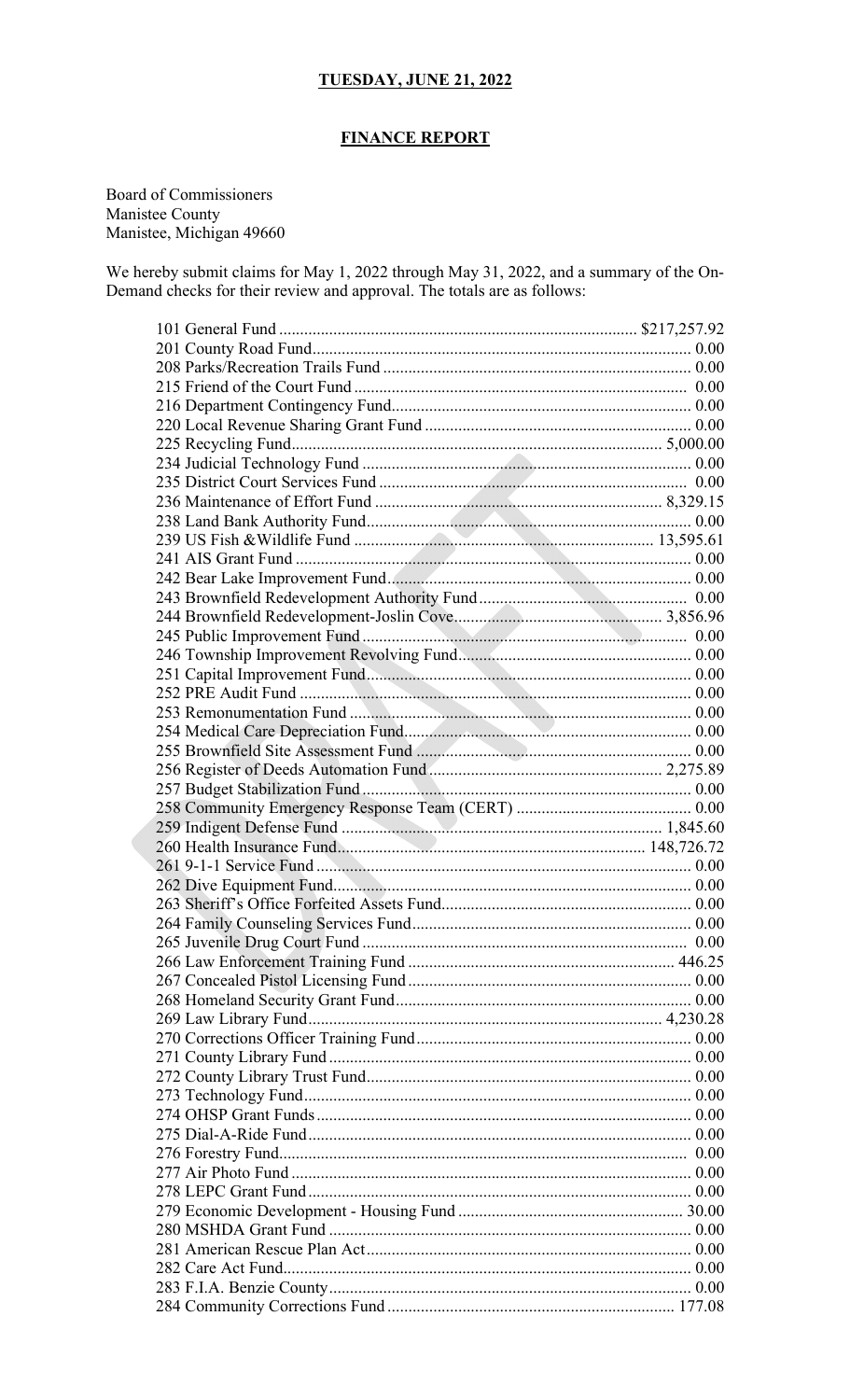| Total: |                                                             | \$3,349,457.91 |
|--------|-------------------------------------------------------------|----------------|
|        | (includes 2 acct. payable runs; on demand checks):          |                |
|        |                                                             |                |
|        |                                                             |                |
|        | Payroll for the period of May 1, 2022 thru May 31, 2022 $+$ | \$527,733.57   |
|        | (includes 2 payrolls)                                       |                |
|        |                                                             |                |
|        | <b>Employee Separation Payouts</b>                          |                |
|        | Deidre Robison - \$8,817.20                                 |                |
|        |                                                             |                |

Total to be Claimed and allowed June 21, 2022 \$3,877,191.48

Moved by Schmidt, seconded by Batzer to approval the on-demand checks, bills and

payroll, be accepted in the amount of \$3,877,191.48; and that the same be placed on file.

YEAS: 6 Jaquish, Koons, Schmidt, Batzer, Dontz, Gustad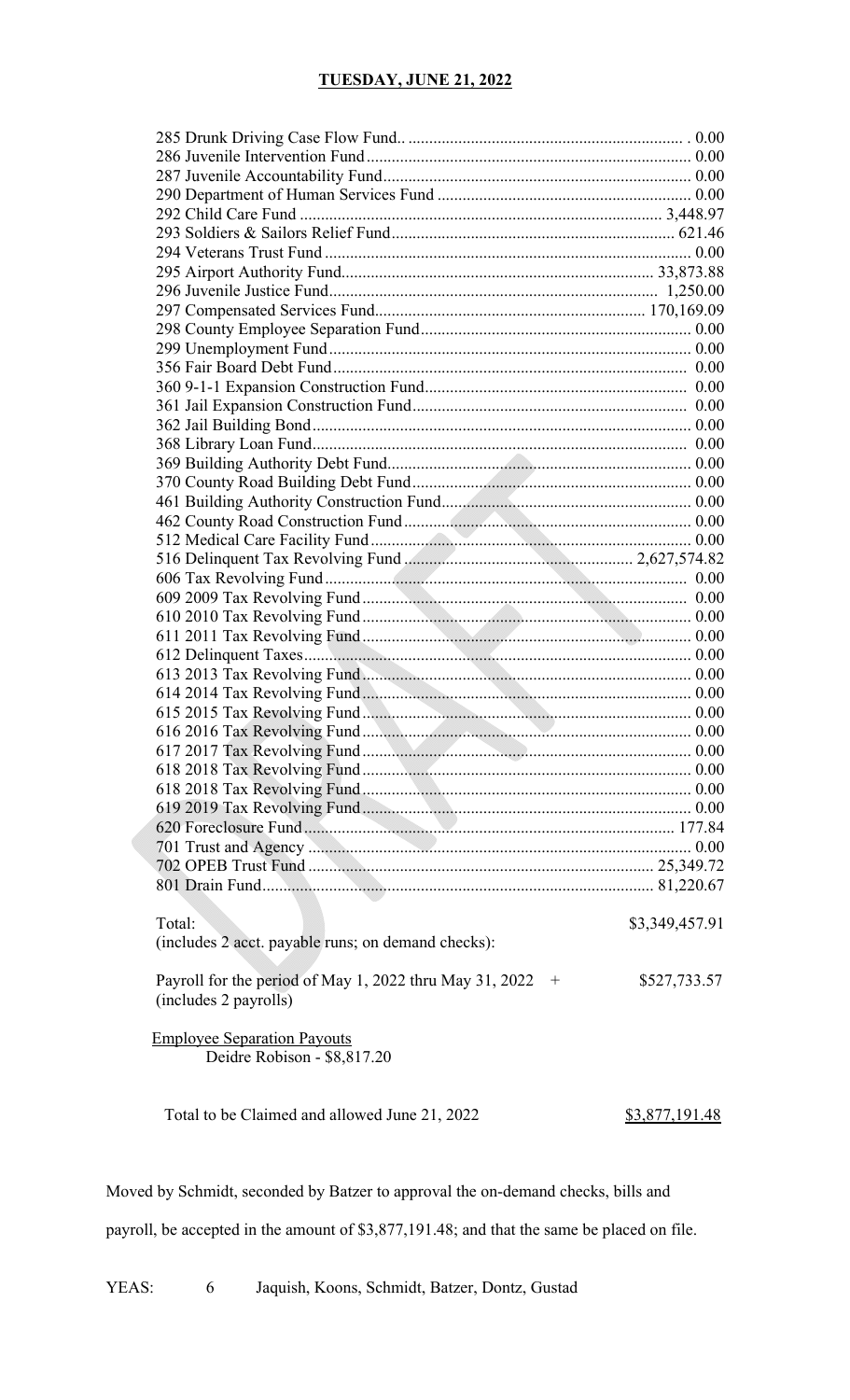NAYS: 0 None

ABSENT: 1 Goodman

Motion Carried

+++++++++++++++++

#### **WAYS & MEANS COMMITTEE MINUTES/JUNE 1, 2022**

Richard Schmidt presented the Ways & Means Committee Minutes of June 1, 2022.

#### **COUNTY MAP FEE WAIVER**

Moved by Batzer, seconded by Gustad to approve that the \$3,750 fee for County maps be waived for the Kaleva Norman Dickson School District, Bear Lake Schools and Onekama Consolidated Schools for the purpose of bus routing software and that the schools and thirdparty software company sign a data agreement.

| YEAS: |  | Koons, Schmidt, Batzer, Dontz, Gustad, Jaquish |
|-------|--|------------------------------------------------|
|-------|--|------------------------------------------------|

NAYS: 0 None

ABSENT: 1 Goodman

Motion Carried

+++++++++++++++++

#### **CENTRA WELLNESS BOARD OF DIRECTORS APPOINTMENTS**

Two (2) individuals to each serve a three (3) year term which will begin immediately and expire March 31, 2025.

One (1) vacancy is for a Primary Consumer and one (1) vacancy is for a Secondary Consumer.

Brian Gutowski

Moved by Jaquish, seconded by Schmidt to appoint Brian Gutowski to the Central Wellness

Board of Directors-Secondary Consumer, to serve a three (3) year term which will begin

immediately and expire March 31, 2025.

YEAS: 6 Schmidt, Batzer, Dontz, Gustad, Jaquish, Koons

NAYS: 0 None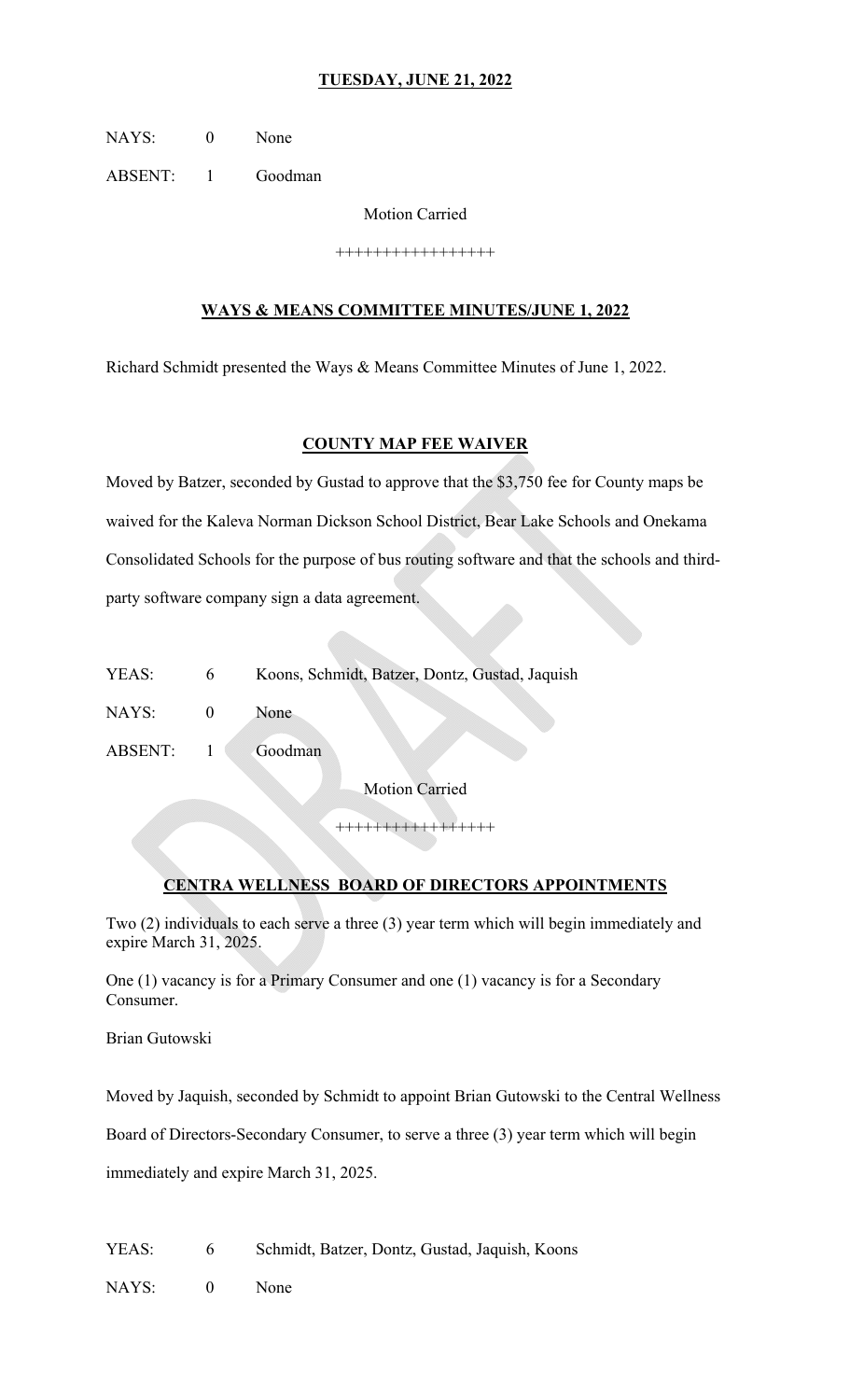ABSENT: 1 Goodman

Motion Carried

+++++++++++++++++

The Clerk will readvertise for the one (1) vacancy.

### **MANISTEE COUNTY PLANNING COMMISSION APPOINTMENTS**

Two (2) vacancies to fill three (3) year terms beginning June 10, 2022 and expiring June 9, 2025. One (1) vacancy is for a person representing Agricultural, Forestry, and Land Use interest in the County. One (1) vacancy is for a person representing Environmental and Recreational interest in the County.

There were no applicants.

The Clerk will readvertise for the two (2) vacancies.

## **WAYS & MEANS COMMITTEE MINUTES/JUNE 1, 2022 (cont.)**

### **STORAGE REFRESH PROJECT**

Moved by Schmidt, seconded by Gustad to approve the quote from Gracon Services, Inc. in

the amount of \$89,546.92 for the Storage Refresh Project and that the committee review the

process for future bids.

YEAS: 4 Dontz, Gustad, Jaquish, Schmidt,

NAYS: 2 Batzer, Koons

ABSENT: 1 Goodman

Motion Carried

+++++++++++++++++

## **COUNTY CLERK CONTIGENCY FUNDS**

Moved by Schmidt, seconded by Batzer to approve the use of County Clerk contingency funds for the purchase of furniture in the County Clerk's Office.

- YEAS: 6 Dontz, Gustad, Jaquish, Koons, Schmidt, Batzer
- NAYS: 0 None
- ABSENT: 1 Goodman

Motion Carried

+++++++++++++++++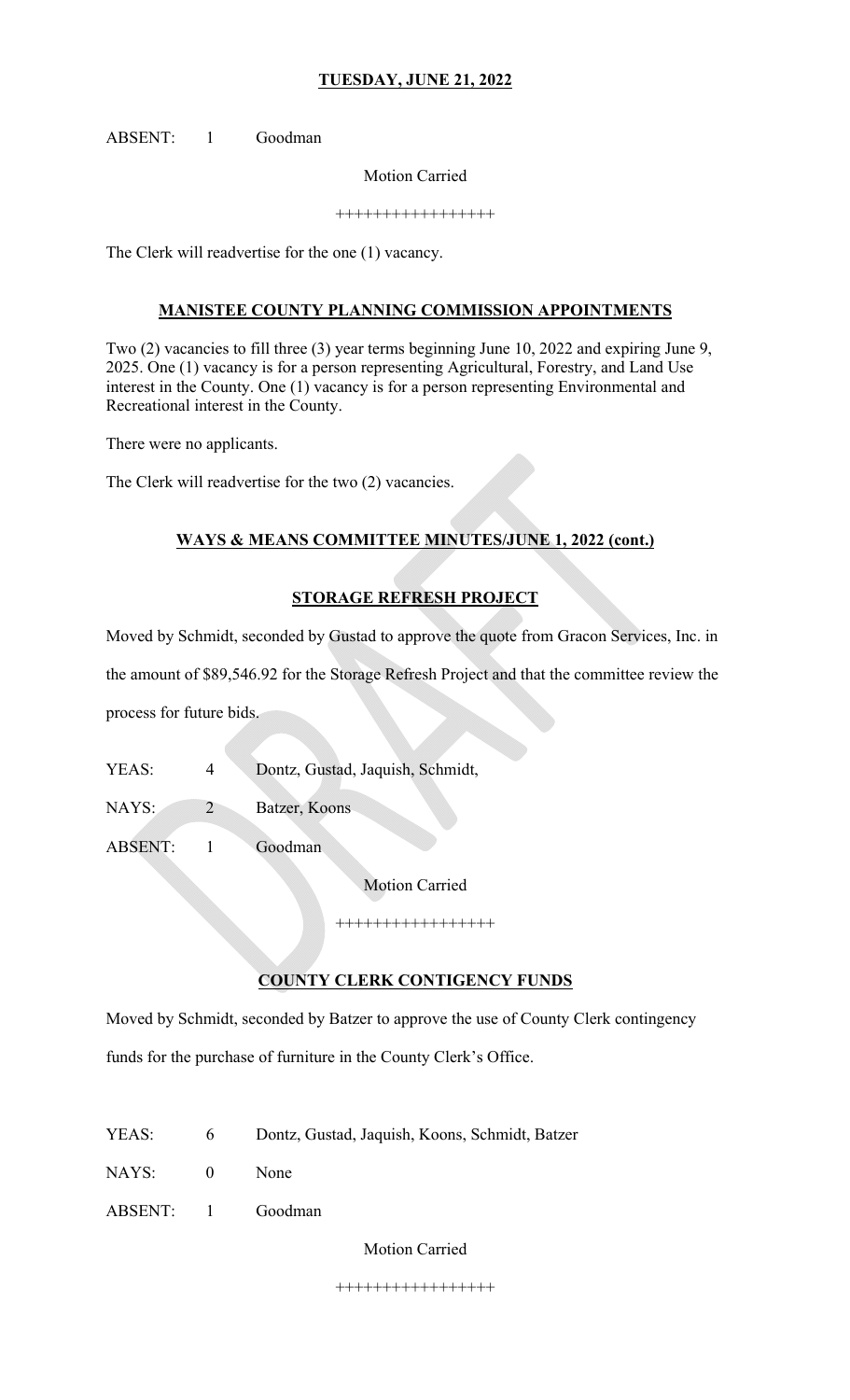#### **SOIL EROSION AND SEDIMENT CONTROL INSPECTOR CONTRACT**

Moved by Schmidt, seconded by Gustad to approve the Manistee County Soil Erosion and Sedimentation Control Inspection-Temporary Services Agreement between Manistee County and Glenn Zaring.

YEAS: 6 Gustad, Jaquish, Koons, Schmidt, Batzer, Dontz

NAYS: 0 None

ABSENT: 1 Goodman

Motion Carried

+++++++++++++++++

Moved by Schmidt, seconded by Koons to accept the Ways & Means Committee Minutes of

June 1, 2022, as corrected.

Motion Carried

++++++++++++++++

#### **MANISTEE COUNTY ANNUAL FINANCIAL REPORT YEAR ENDED SEPTEMBER 30, 2021**

Joe Verlin, of Gabridge & Company, appeared before the Board to present an overview of the Manistee County Annual Financial Report Year Ended September 30, 2021.

Moved by Batzer, seconded by Schmidt to adopt the Manistee County Annual Financial

Report Year Ended September 30, 2021.

YEAS: 6 Jaquish, Koons, Schmidt, Batzer, Dontz, Gustad

NAYS: 0 None

ABSENT: 1 Goodman

Motion Carried

+++++++++++++++++

### **MANISTEE RECREATION ASSOCICIATION ANNUAL YEAR IN REVIEW**

Mitch Diesch and Dursa Marshall, Manistee Recreation Association, appeared before the Board to present the 2021 Year in review & 2022 vision.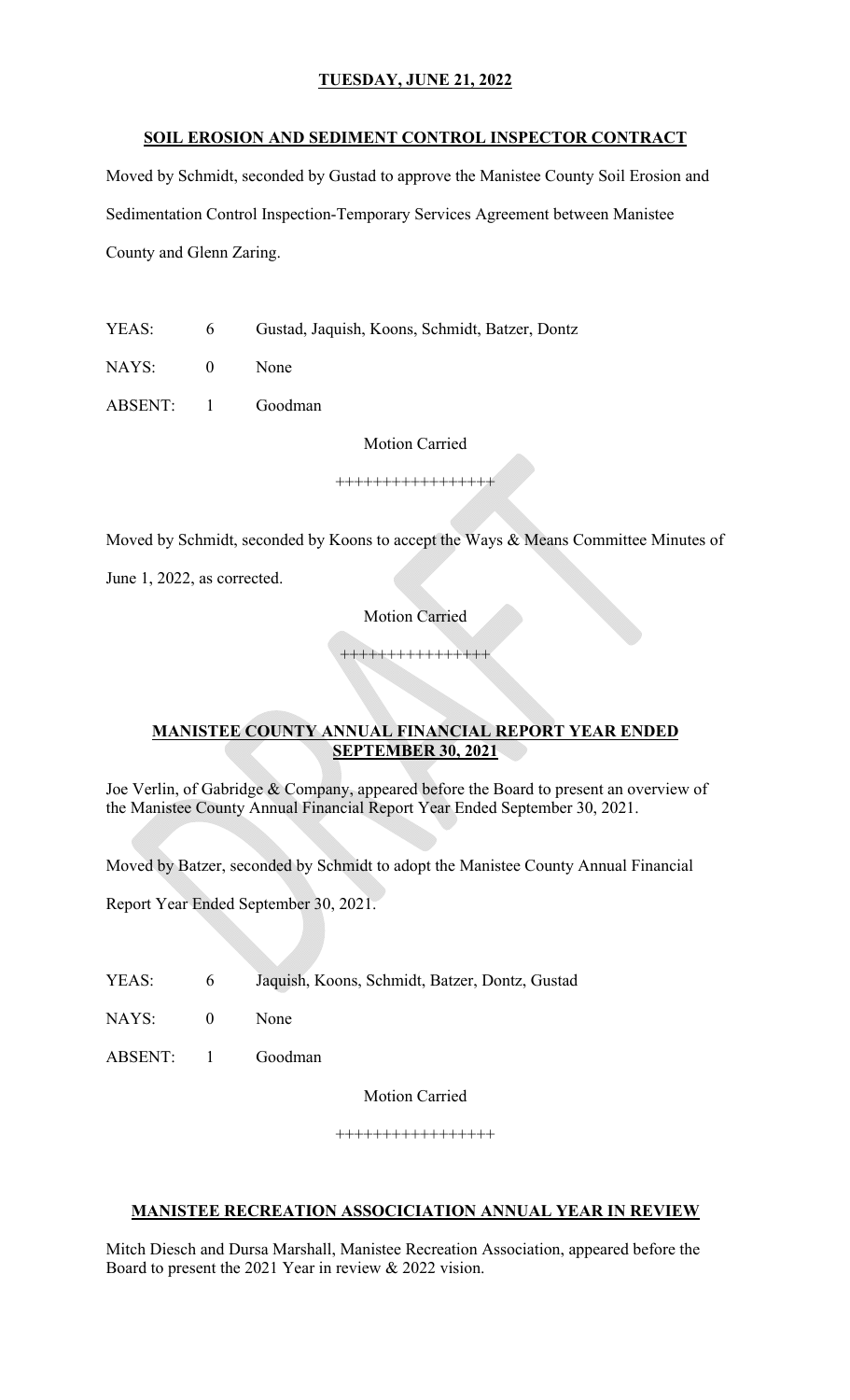#### **PERSONNEL COMMITTEE MINUTES/JUNE 3, 2022**

Jeff Dontz presented the Personnel Committee Minutes of June 3, 2022.

### **EQUALIZATION EMPLOYMENT AGREEMENT**

Moved by Gustad, seconded by Jaquish to approve the Director of Equalization Employment Agreement with Heather Vasquez, with the additional wording regarding vacation, and with additional wording regarding the move to the new Paid Time off policy beginning 2023.

YEAS: 6 Koons, Schmidt, Batzer, Dontz, Gustad, Jaquish

NAYS: 0 None

ABSENT: 1 Goodman

Motion Carried

+++++++++++++++++

Moved by Jaquish, seconded by Gustad to accept the Personnel Committee Minutes of June

3, 2022.

Motion Carried

++++++++++++++++

## **PUBLIC SAFETY COMMITTEE MINUTES/JUNE 3, 2022**

Pauline Jaquish presented the Public Safety Committee Minutes of June 3, 2022.

No Action Items.

Items Not Requiring Board Action.

Sheriff Gutowski indicated that 18 agencies assisted from throughout northern Michigan in response to incident on Bear Lake. The recent Public Safety event held by the City of Manistee was a big success. Sheriff Gutowski has held several active shooter classes with many more upcoming.

Moved by Jaquish, seconded by Gustad to accept the Public Safety Committee Minutes of

June 3, 2022.

Motion Carried

++++++++++++++++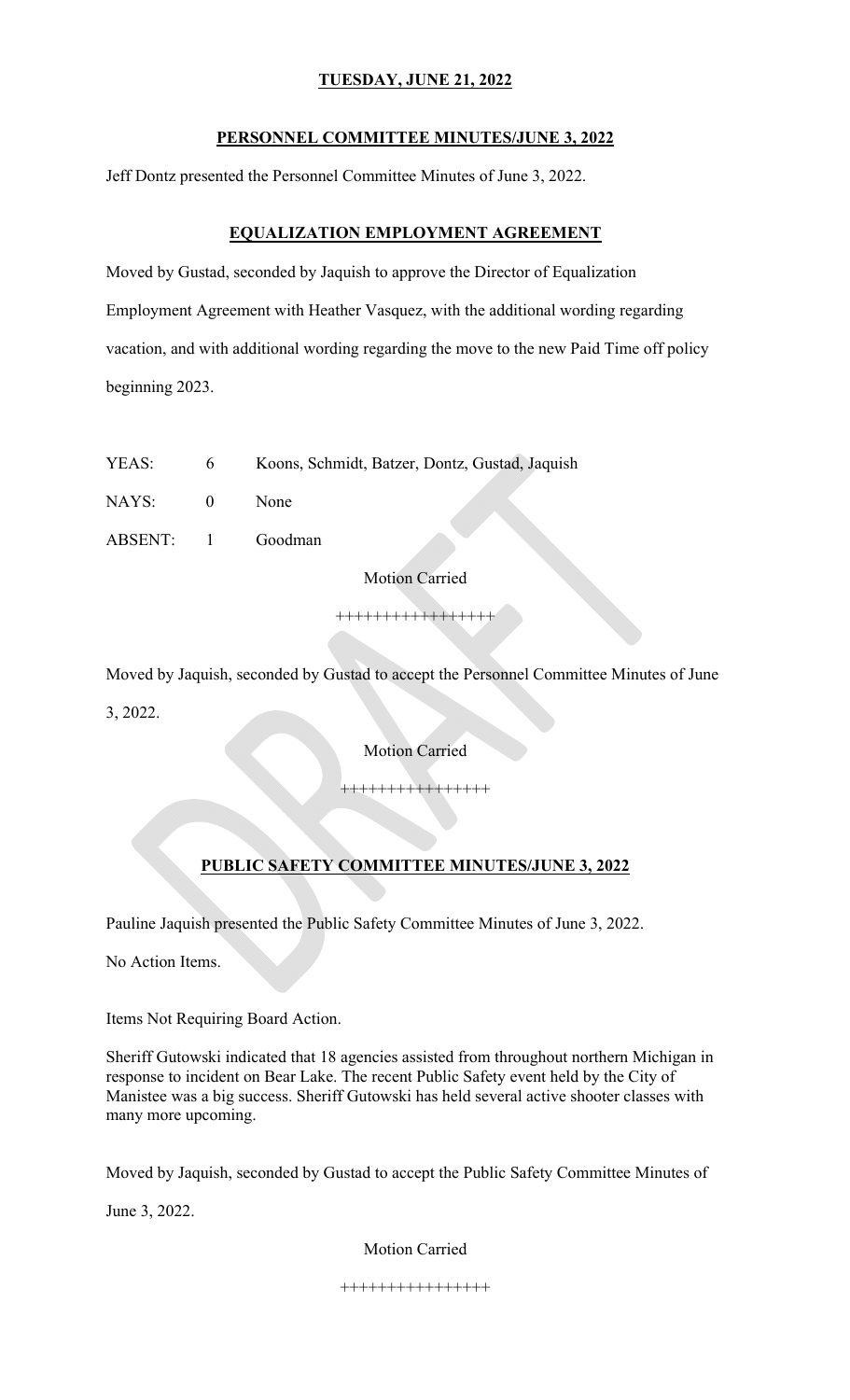### **TECHNOLOGY COMMITTEE MINUTES/MAY 26, 2022**

Richard Schmidt presented the Technology Committee Minutes of May 26, 2022.

No Action Items.

Moved by Schmidt, seconded by Batzer at accept the Technology Committee Minutes of May 26, 2022.

Motion Carried

++++++++++++++++

### **GREEN TEAM/RECYCLING COMMITTEE MINUTES/MAY 26, 2022**

Margaret Batzer presented the Green Team/Recycling Committee minutes of May 26, 2022.

No Action Items.

Items Not Requiring Action.

The P.A. 69 Recycling Update of May 26, 2022, was given. Bear Lake has located a new site on Smith Street. The Onekama site will remain at it's current location.

Moved by Batzer, seconded by Koons to accept the Green Team/Recycling Committee

Minutes of May 26, 2022.

Motion Carried

+++++++++++++++++

# **REGIONAL SUMMIT COMMITTEE MINUTES/JUNE 3, 2022**

Nikki Koons presented the Regional Summit Committee Minutes of June 3, 2022.

No Action Items.

Items Not Requiring Action.

The Wagoner Center will be hosting this year's Regional Summit. The menu and cost have been confirmed. Topics of discussion are still being determined.

Moved by Koons, seconded by Gustad to accept the Regional Summit Committee Minutes

of June 3, 2022.

Motion Carried

++++++++++++++++